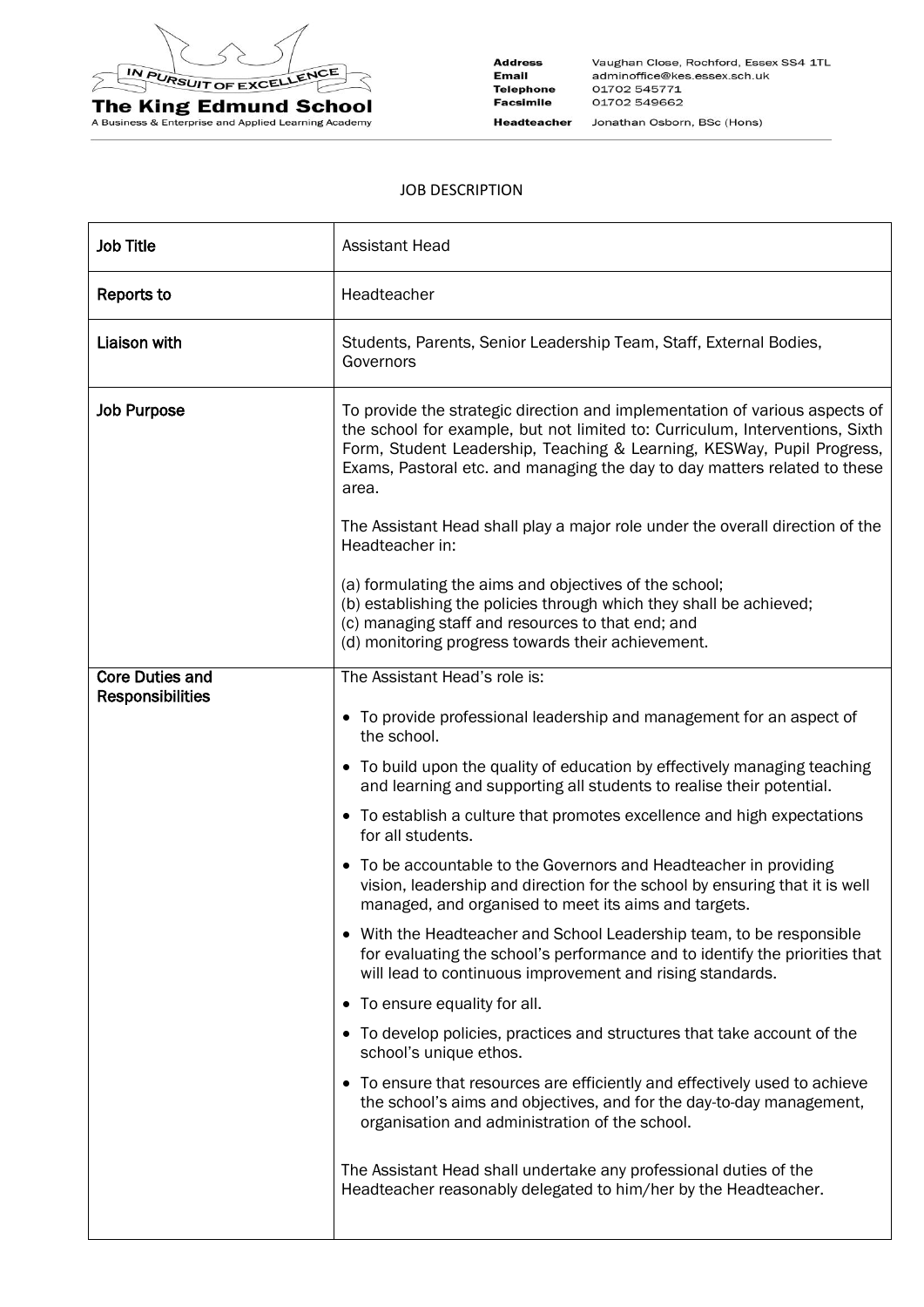| General<br>Senior<br>Leadership | The Assistant Head's general responsibilities are:                                                                                                             |                                                                                                                                     |  |  |
|---------------------------------|----------------------------------------------------------------------------------------------------------------------------------------------------------------|-------------------------------------------------------------------------------------------------------------------------------------|--|--|
| <b>Team Responsibilities</b>    | $\bullet$                                                                                                                                                      | To undertake strategic planning to aid in the production of the School<br>Improvement Plan.                                         |  |  |
|                                 | $\bullet$                                                                                                                                                      | To undertake monitoring and evaluation functions (including internal<br>faculty / departmental / year group evaluations) that will: |  |  |
|                                 |                                                                                                                                                                | Highlight teachers' professional strengths<br>$\circ$                                                                               |  |  |
|                                 |                                                                                                                                                                | Identify success<br>$\circ$                                                                                                         |  |  |
|                                 |                                                                                                                                                                | Track developments in the curriculum<br>$\circ$                                                                                     |  |  |
|                                 |                                                                                                                                                                | Contribute towards improvements in school structures,<br>$\circ$<br>systems and policies                                            |  |  |
|                                 |                                                                                                                                                                | Identify areas where further development is needed<br>$\circ$                                                                       |  |  |
|                                 |                                                                                                                                                                | Enhance the quality of students' learning<br>$\circ$                                                                                |  |  |
|                                 | $\bullet$                                                                                                                                                      | To be available to respond to unplanned situations that may arise in<br>the daily running of the school.                            |  |  |
|                                 | To assist in the maintenance of good student discipline and to support<br>$\bullet$<br>staff, especially in dealing with unexpected situations or emergencies. |                                                                                                                                     |  |  |
|                                 | $\bullet$                                                                                                                                                      | To attend meetings of the School Leadership Team and other school<br>management meetings.                                           |  |  |
|                                 | $\bullet$                                                                                                                                                      | To foster and support extra-curricular activities in the interest of the<br>school community.                                       |  |  |
|                                 | $\bullet$                                                                                                                                                      | To participate in the school assembly programme.                                                                                    |  |  |
|                                 |                                                                                                                                                                | To lead staff training as the need arises, and to contribute to school<br>induction programmes.                                     |  |  |
|                                 | $\bullet$                                                                                                                                                      | To take an equitable share of acting as 'Duty Officer' during holiday<br>periods (telephone contact in emergency etc.)              |  |  |
|                                 | $\bullet$                                                                                                                                                      | To participate in the SLT walkabout programme.                                                                                      |  |  |
|                                 | $\bullet$                                                                                                                                                      | To participate in the recruitment of new staff.                                                                                     |  |  |
|                                 | $\bullet$                                                                                                                                                      | To attend Full Governing Body meetings and Governor committee<br>meetings as necessary.                                             |  |  |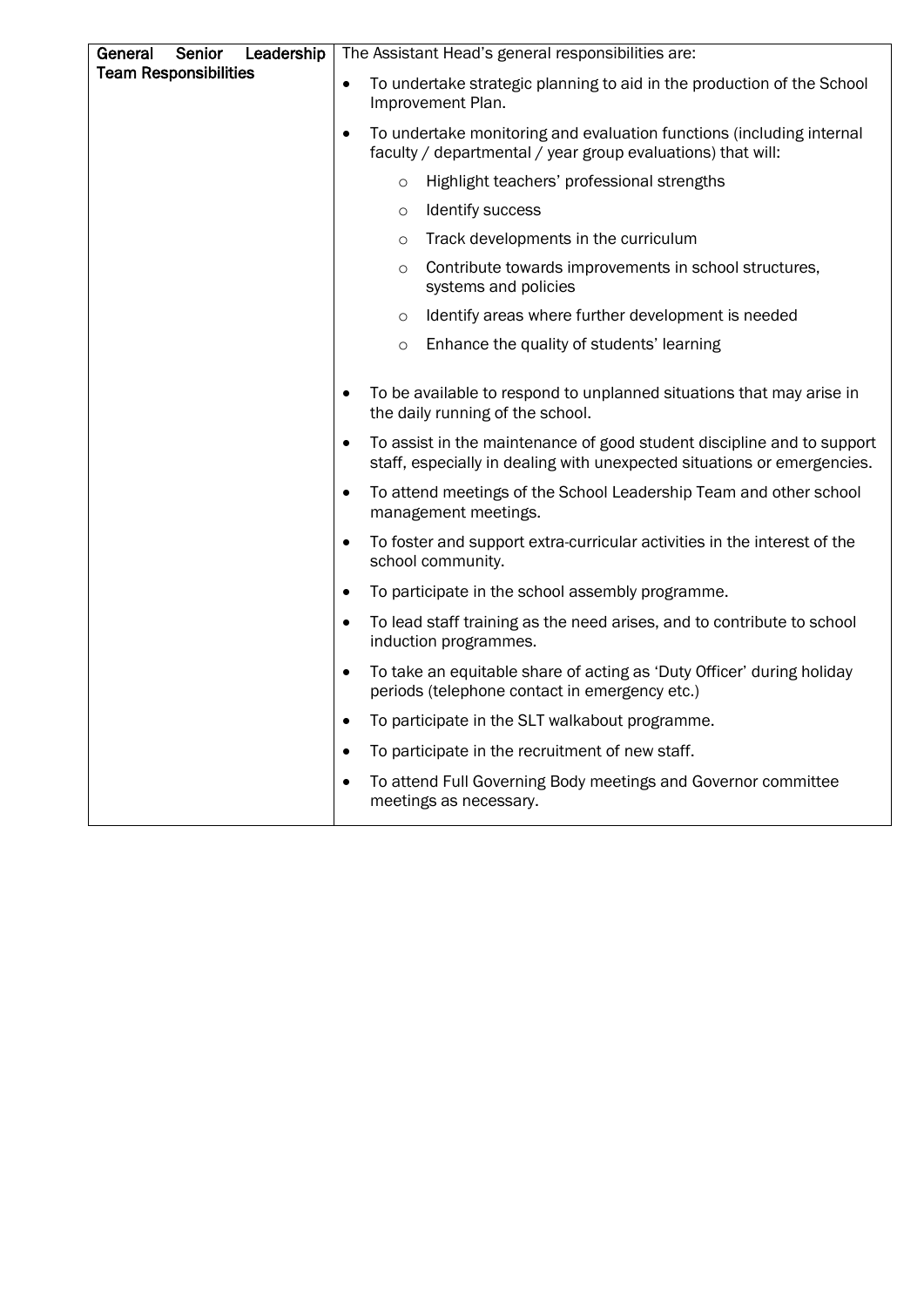

**The King Edmund School**<br>A Business & Enterprise and Applied Learning Academy

**Address** Vaughan Close, Rochford, Essex SS4 1TL Email adminoffice@kes.essex.sch.uk **Telephone** 01702 545771 Facsimile 01702 549662 **Headteacher** Jonathan Osborn, BSc (Hons)

| <b>JOB DESCRIPTION</b>            |                                                                                                                                                                                                                                                                                               |  |  |  |
|-----------------------------------|-----------------------------------------------------------------------------------------------------------------------------------------------------------------------------------------------------------------------------------------------------------------------------------------------|--|--|--|
| <b>Principle Accountabilities</b> | <b>Key Responsibilities</b>                                                                                                                                                                                                                                                                   |  |  |  |
|                                   | The strategic accountability of the duties and responsibilities of the areas<br>of the school assigned by the Headteacher upon appointment to the<br>Assistant Head role, and thereafter at the start of each academic year, are<br>confirmed in an appendix to this generic job description. |  |  |  |
|                                   | <b>Academic Monitoring</b>                                                                                                                                                                                                                                                                    |  |  |  |
|                                   | To support the Assistant Head (Student Progress) in developing and<br>$\bullet$<br>overseeing the academic monitoring process within the school.                                                                                                                                              |  |  |  |
|                                   | Safeguarding                                                                                                                                                                                                                                                                                  |  |  |  |
|                                   | Fulfil personal responsibilities, and support the Headteacher in<br>$\bullet$<br>securing compliance by those working in school, for safeguarding as<br>set out in the Children's Act, Statutory Guidance and by the Local<br>Children's Safeguarding Board. These include:                   |  |  |  |
|                                   | Operating a culture of listening to children and taking account of their<br>$\bullet$<br>wishes and feelings, both in individual decisions and the development<br>of services;                                                                                                                |  |  |  |
|                                   | To fulfil the role of the Deputy Designated Safeguarding Lead and<br>$\bullet$<br>comply with the relevant policies, procedures and associated<br>documents (for example Keeping Children Safe in Education)                                                                                  |  |  |  |
|                                   | Operating clear whistleblowing procedures,<br>$\bullet$                                                                                                                                                                                                                                       |  |  |  |
|                                   | Sharing information, with other professionals<br>$\bullet$                                                                                                                                                                                                                                    |  |  |  |
|                                   | Operating safe recruitment practices<br>$\bullet$                                                                                                                                                                                                                                             |  |  |  |
|                                   | Ensuring appropriate supervision and support for staff, including<br>$\bullet$<br>undertaking Induction, safeguarding training and reviews of practice                                                                                                                                        |  |  |  |
|                                   | Operating and monitoring clear policies for dealing with allegations<br>$\bullet$<br>against people who work with children.                                                                                                                                                                   |  |  |  |
|                                   |                                                                                                                                                                                                                                                                                               |  |  |  |
|                                   |                                                                                                                                                                                                                                                                                               |  |  |  |
|                                   |                                                                                                                                                                                                                                                                                               |  |  |  |
|                                   |                                                                                                                                                                                                                                                                                               |  |  |  |
|                                   |                                                                                                                                                                                                                                                                                               |  |  |  |
|                                   |                                                                                                                                                                                                                                                                                               |  |  |  |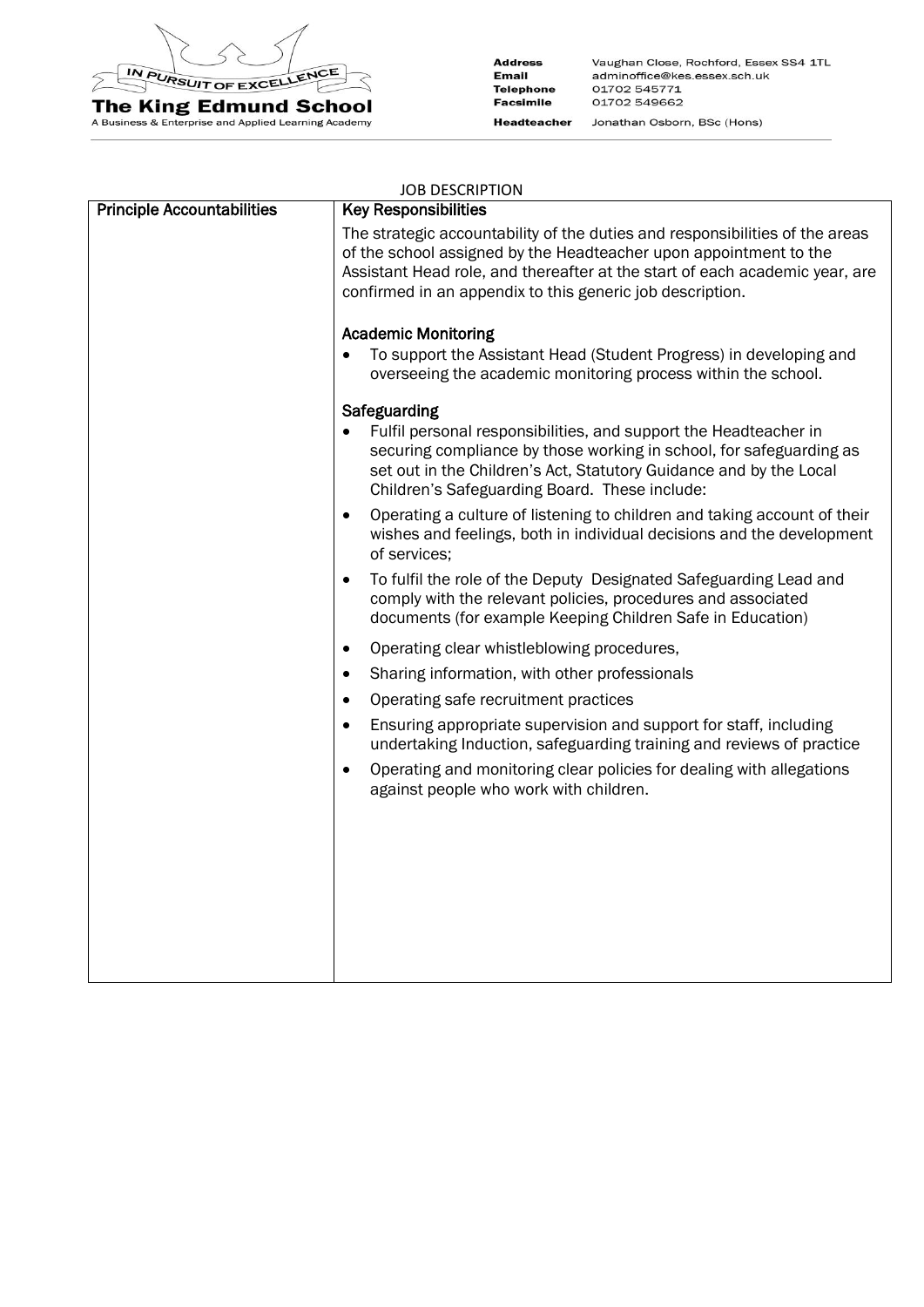| <b>Specific Duties</b> | <b>Teaching</b>                                                                                                                                                              |  |  |
|------------------------|------------------------------------------------------------------------------------------------------------------------------------------------------------------------------|--|--|
|                        | Plan and teach lessons assigned within the context of the school's<br>plans, curriculum and schemes of work.                                                                 |  |  |
|                        | Assess, monitor, record and report on the learning needs, progress and<br>$\bullet$<br>achievements of assigned students.                                                    |  |  |
|                        | Participate in arrangements for preparing students for external<br>$\bullet$<br>examinations.                                                                                |  |  |
|                        | Work with others on curriculum and/or student development to secure<br>$\bullet$<br>co-ordinated outcomes.                                                                   |  |  |
|                        | Supervise and, so far as is practicable, teach any students where the<br>person timetabled to take the class is not available if asked to do so.                             |  |  |
|                        | Health, safety and discipline                                                                                                                                                |  |  |
|                        | Promote the safety and well-being of students.<br>٠                                                                                                                          |  |  |
|                        | Maintain good order and discipline among students.<br>$\bullet$                                                                                                              |  |  |
|                        | Management of staff and resources                                                                                                                                            |  |  |
|                        | Direct and supervise support staff where appropriate and, where<br>$\bullet$<br>appropriate, other teachers.                                                                 |  |  |
|                        | Deploy delegated resources appropriately.<br>$\bullet$                                                                                                                       |  |  |
|                        | <b>Professional development</b>                                                                                                                                              |  |  |
|                        | Participate in arrangements for the appraisal and review of<br>performance and, where appropriate, that of other teachers and<br>support staff.                              |  |  |
|                        | Participate in arrangements for further training and professional<br>development and, where appropriate, that of other teachers and<br>support staff.                        |  |  |
|                        | Communication                                                                                                                                                                |  |  |
|                        | Communicate effectively with students, parents and carers.                                                                                                                   |  |  |
|                        | Collaborate and work with colleagues and other relevant professionals<br>$\bullet$<br>within and beyond the school.                                                          |  |  |
|                        | The Governing Body is committed to safeguarding and promoting the<br>welfare of children and young people, and expects all staff and volunteers<br>to share this commitment. |  |  |